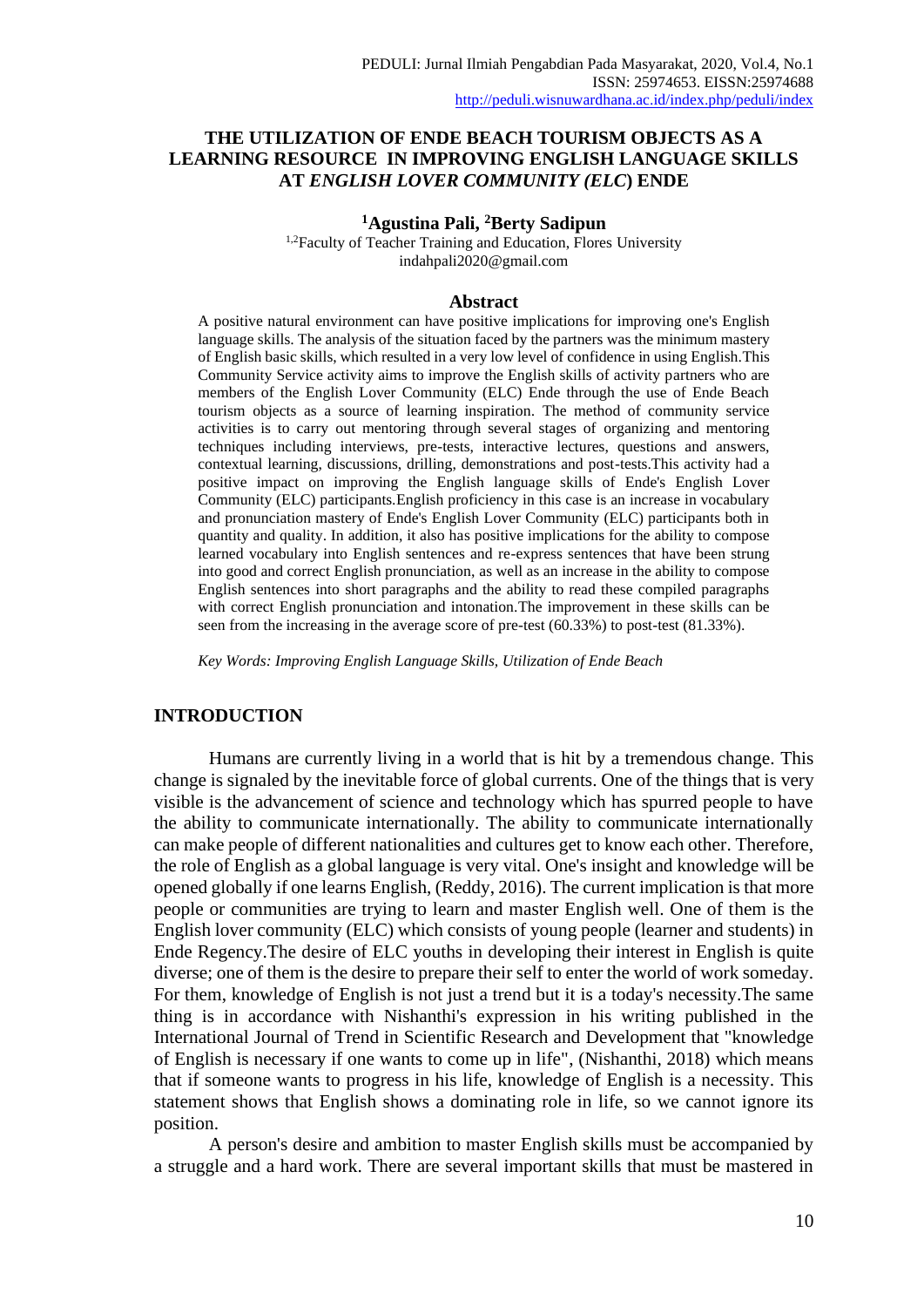English, including speaking, reading, writing and listening, (Geoffrey, Broughton, Brumfit. C., Flavell. R., Hill. Peter, 2003). One of the most fundamental factors for a person to master these four skills is vocabulary mastery (English vocabulary), (Kurniawan, 2016), (Sa'D & Rajabi, 2018, (Katemba, 2019). This statement shows that the improvement of vocabulary in quantity and quality is needed.Understanding the vocabulary is not only in lexical items but also in lexical phrases.This is the main problem faced by the young people at English Lover Community Ende. The lack of mastery of English vocabulary causes them to feel insecure in the process of mastering English. Meanwhile, the relationship between vocabulary mastery and language use is complementary because vocabulary knowledge can allow someone to use language well and conversely the use of language causes an increase in one's knowledge of the vocabulary, Nation in (Alqahtani, 2015:2), (Heidari et al., 2012). Because of the importance of mastering vocabulary in language use, we took the initiative to carry out Community Service activities for the English-loving community by utilizing the surrounding natural environment (Ende beach tourism object) as a learning resource. This location was chosen because of its location which is quite easy to reach, and the natural beauty of the surroundings supports English language learning activities; including the number of interesting objects that can be used as a source of learning inspiration. Learning with the "nature exploration" technique was also chosen as an alternative way to foster a sense of interest and love for the English world, because a good natural environment will actually have a positive influence on the learner, Indrakusuma in (Choiri, 2017). In addition, to reduce the level of saturation of the ELC Ende participants who have tended to learn English indoors.

The general purpose of this community service activity is to use the Ende Beach tourist attraction as a source of learning English to improve the English language skills of Ende's English Lover Community (ELC) participants.Operationally, the English language skills referred to are 1) increasing the vocabulary mastery of Ende's English Lover Community (ELC) participants, the improvements referred to include increasing vocabulary both in quantity and quality, 2) arranging the learned English vocabulary into English sentences, 3) arrange English sentences that have been arranged into English paragraphs, and 4) re-express the sentences that have been arranged into the good and correct English pronunciation.The urgency of this activity for ELC Ende is to improve their basic English skills by utilizing the surrounding environment as a source of learning inspiration. For the service team, it is an effort to develop themselves to carry out community service and research related to the same issues both in the same community and in other English-loving communities in an effort to improve the English language qualifications of the current generation.

# **METHOD**

The method implemented to answer the objectives of this community service activity is in the form of mentoring. The mentoring activities were carried out in several meetings by involving a team of English-loving lecturers who have competence as English mentors and 15 partner participants who are members of the English Lovers Community (ELC) Ende. The following are the stages of organizing that are carried out: a. Preparation Stages

The preparatory stage carried out includes:

- 1) Interviewing ELC participants,
- 2) Observing and determining the location and target,
- 3) Preparing materials / materials for mentoring,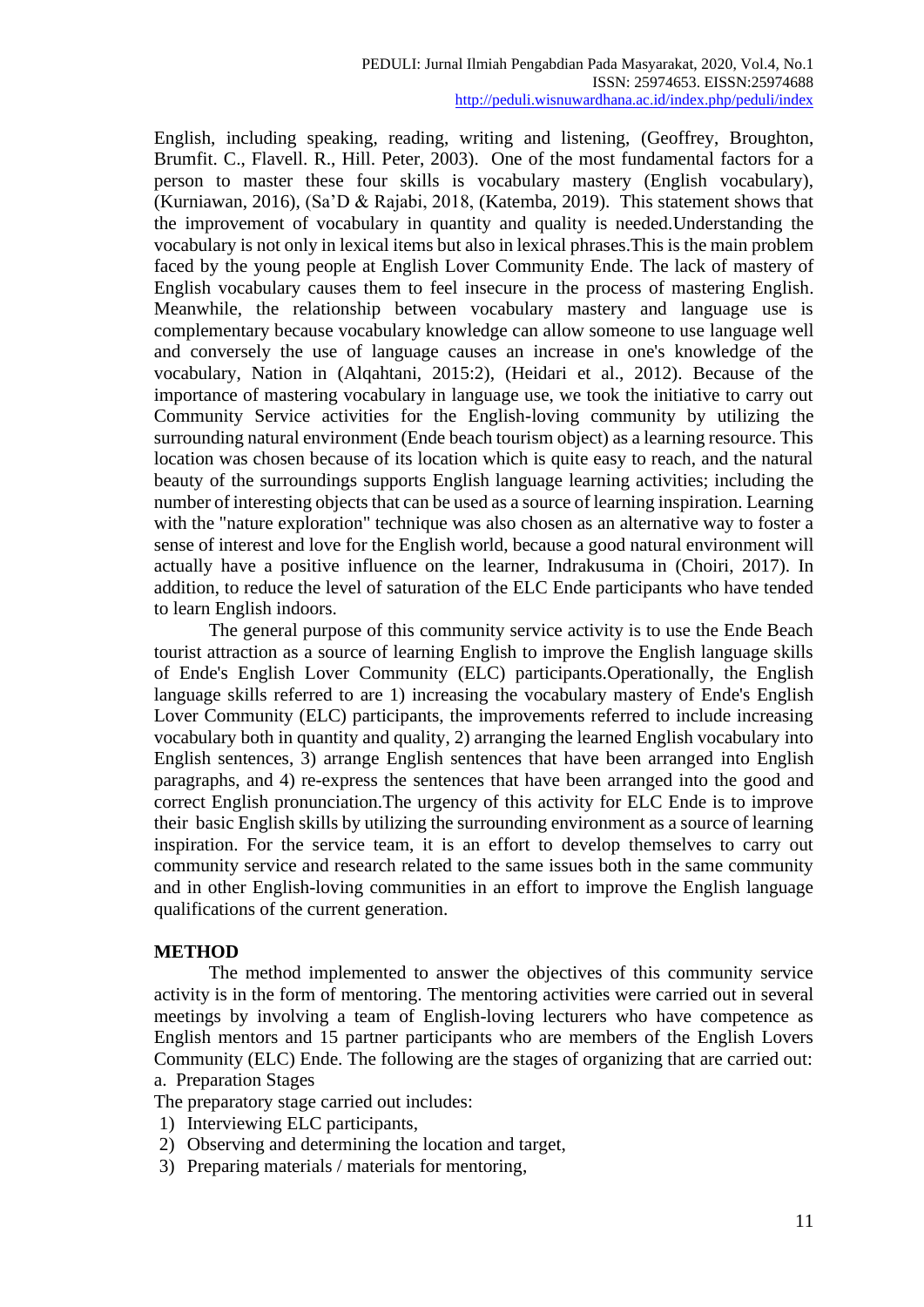4) Preparation of test questions to determine the participants'initial abilities and also test questions to measure the participants' final abilities after the provision of assistance activities through the use of the Ende beach tourism object as a source of learning English.

# b. Mentoring Implementation Stages

At the mentoring implementation stage, several techniques are used, including:

- 1) Interactive lecture technique; interactive lectures are intended so that participants gain knowledge related to English language skills.
- 2) Question and Answer; this technique is very important for participants because it provides a question space for the participants who have difficulty in understanding the material.
- 3) Contextual learning; provide opportunities for participants to observe and find the learning objects around the Ende beach, connect them with new vocabulary related to English and compose them in English sentences.
- 4) Discussion method; discussing the findings (vocabulary) through the use of Ende beach tourism objects with group colleagues before doing repeated exercises / drilling.
- 5) Drill / drilling technique; This technique emphasizes the implementation of training activities (Sanatun A, Nurul, Sulisworo, 2017). In this community service activity, drill / training specifically aimed to improve English Vocabulary pronunciation skills, writing, reading and listening skills.
- 6) Technique demonstration; re-demonstrating the assistance material in the form of pronouncing English vocabularies, composing simple English sentences, arranging these simple sentences into a simple story (simple paragraph) and telling it verbally with the right utterances or pronunciations.
- c. Final Stages
- 1) Post-Test

To measure the extent to which the English Lover Community (ELC) participants mastered the English language through the use of the Ende Beach tourist object as a source of learning English, a post-test was carried out.

2) Making activity reports by publication the results of activities.

# **MAIN RESULTS AND DISCUSSION**

Community service activities are preceded by interviewing ELC participants as partners in order to find out the real problems they are facing. After finding the real problems faced, the PKM team formulated appropriate solutions to solve these problems. These solutions are expected to answer the formulated objectives of community service activities. The mentoring activity for the ELC Ende participants was followed by a pretest of the participants' English skills. This is done to measure the extent of the participants' English proficiency prior to mentoring. The aspects assessed in this pre-test are vocabulary mastery which includes writing and pronouncing English words, combining vocabularies into English sentences, recompiling English sentences into simple paragraphs and re-expressing English sentences with proper pronunciation. These aspects as a whole are designed to cover the four English language skills in which these four skills form a complete unit that is able to foster an increase in the abilities of the participants. The results of the ELC participant's English pre-test are presented in the following frequency table: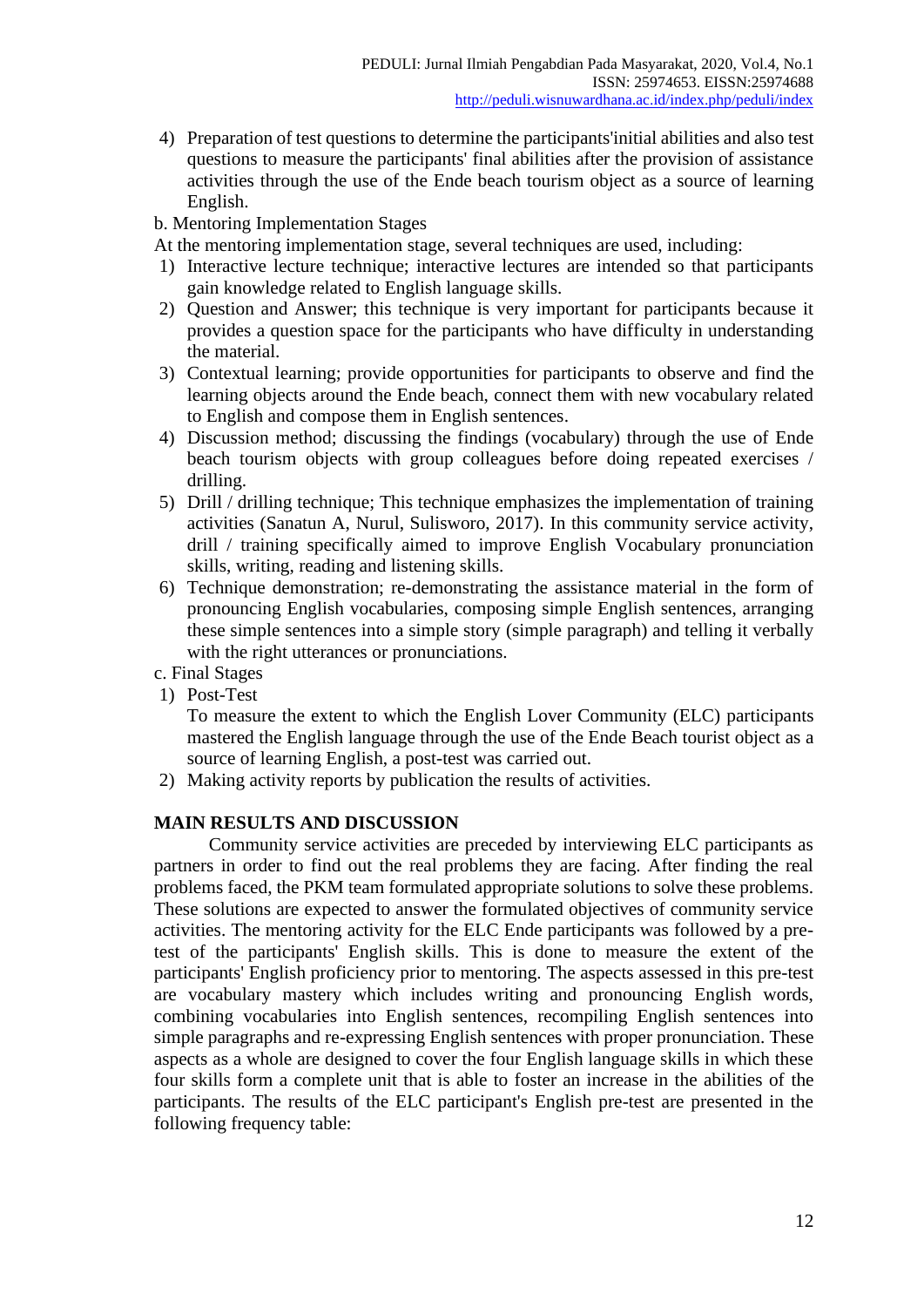| N <sub>0</sub> | <b>Score</b> | <b>Frequency</b>          | Percentage |
|----------------|--------------|---------------------------|------------|
|                |              |                           | (%)        |
| 1              | 40-44        | 1                         | 6.66       |
| 2              | 45-49        | $\theta$                  |            |
| 3              | 50-54        | 4                         | 26.66      |
| 4              | 55-59        | 0                         |            |
| 5              | 60-64        | 4                         | 26.66      |
| 6              | 65-69        | 1                         | 6.66       |
| 7              | 70-74        | 3                         | 20.00      |
| 8              | 75-79        | 2                         | 13.33      |
| 9              | 80-84        | 0                         |            |
| <b>Total</b>   |              | 15                        | 100%       |
|                |              | Average Score: 905=60.33% |            |

### **Table 1. The Data of English Ability in Pre-Test**

15

The table above shows the average score obtained is 60.33%. With the lowest score in the range of scores of 40-44 as many as 1 participant and the highest score in the range of scores of 75-79 as many as 2 people. This shows that English language skills are still low and still far from the expected reality. So the next step to take is a mentoring activity.The mentoring activity begins with an interactive lecture. Regarding the interactive lecture activities carried out, it can be seen in the image below:



**Figure1. Interactive Lecture**

The interactive lecture was held at one of the *Lopo* in Ende Beach. In particular, the lecture material given was "*The Important of English in Today's World"*. The contents of this lecture are in the form of backgrounds on why someone should master English, the role and function of English in the modern world, and specific tips for mastering the four skills in English (speaking, reading, listening and writing).This interactive lecture was followed by a dialogue / question and answer between the participants and the instructor. One of the most challenging questions is "*How to increase our confidence in speaking English?"*These questions were then discussed by all of the participants; all participants were given the freedom to express their own opinions using bilinguals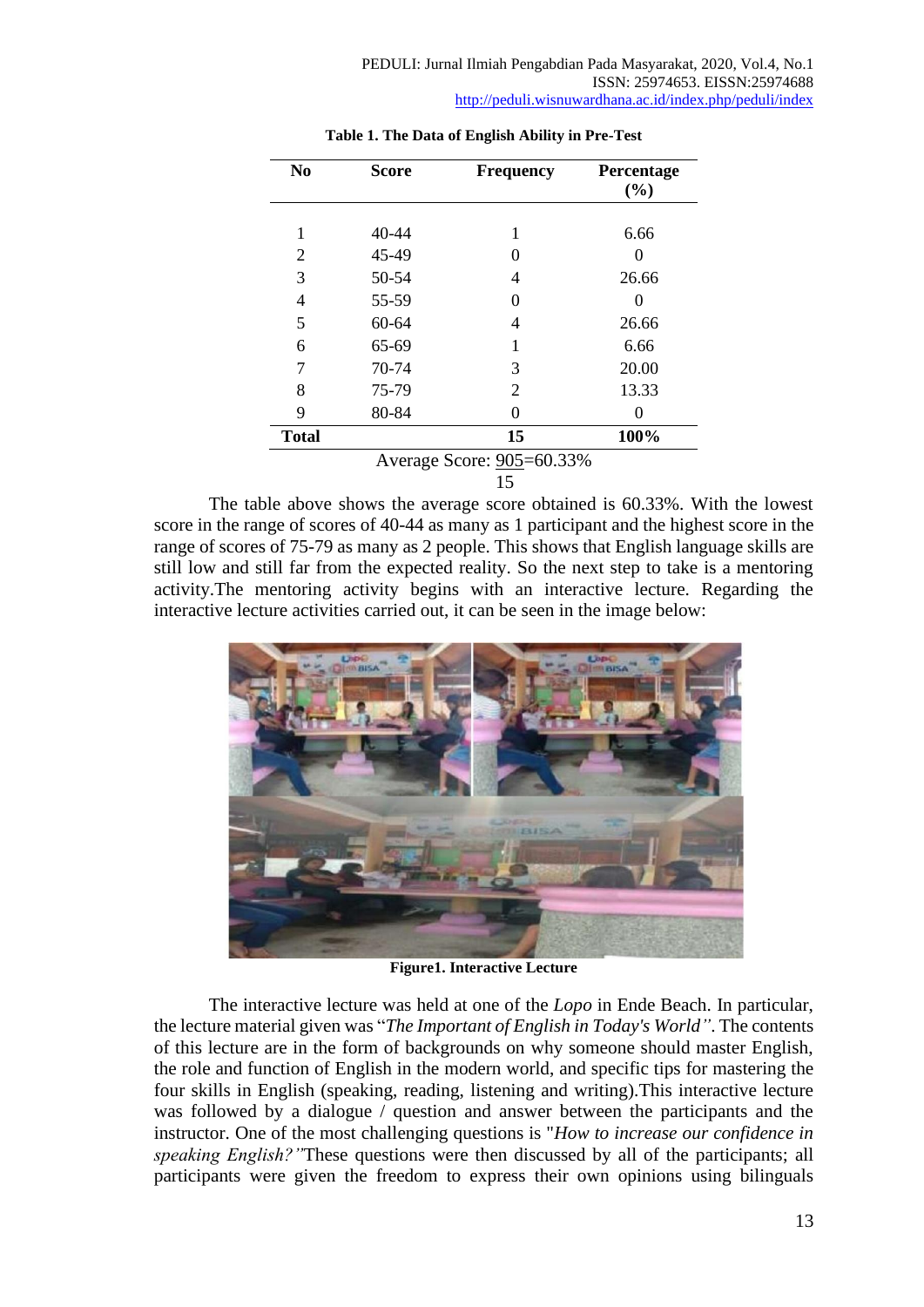(English and Indonesian). The technique in using bilingual spontaneity in this discussion is to train participants' self-courage in speaking, and also to eliminate the participants' doubts in speaking English properly and correctly. The activity was continued by observing the objects or contextual objects around the Ende Beach in groups. This activity was carried out with one guide question from the PKM companion "what do you see in around of you?" All these objects that can be sensed are recorded and then translated into English.



**Figure 2. Observing & Recording Objects in the Environment Around Ende Beach**

Observing objects that can be sensed around Ende beach is one of the initial techniques for seeking the inspiration of knowledge because it has been said that a pleasant environment will have positive implications for learners. The results of natural observations in this PKM activity recorded about 80 new English vocabularies that could be found. For participants with lay backgrounds such as young people who are members of the ELC, this is an extraordinary achievement. Because the nature around the Ende beach has led them to be able to interpret the knowledge they had before. This contextual learning provides new experiences for ELC Ende participants, so that the knowledge they gain is more meaningful. The activity was continued by accompanying the participants to learn how to pronounce English Vocabularies that they had found in the previous observation activity correctly, assembling the vocabulary into the simple English sentences then proceed with stringing these simple sentences into a simple story and tell it verbally with a proper sayings or pronunciations. In this stage, participants are directed to use drill (practice) techniques repeatedly so that participants are able to produce pronunciation correctly. After drilling activities, the assistance was continued with a demonstration.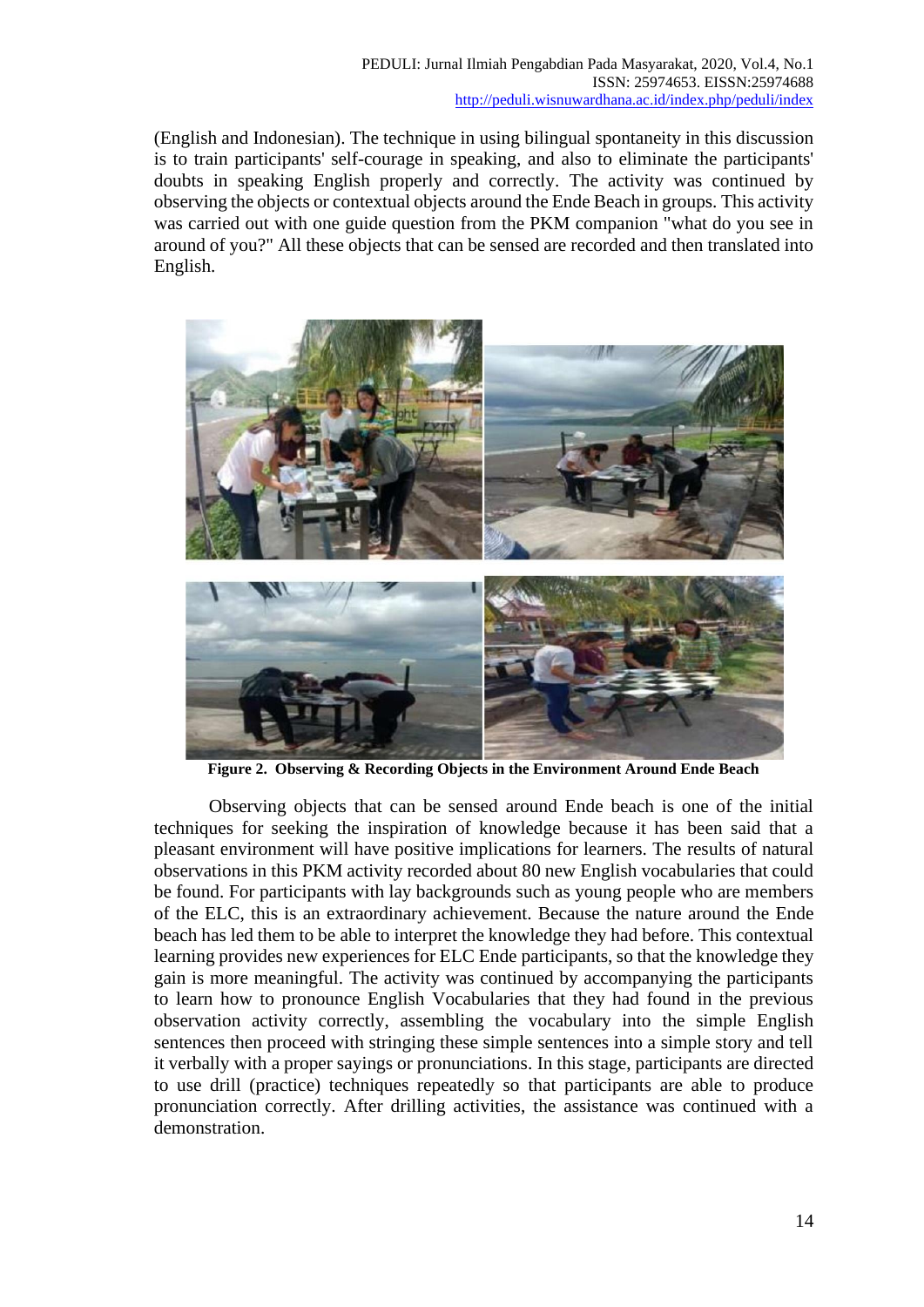

**Figure 3: Some ELC Participants doing Drilling & Demonstration**

The demonstration is intended to reinforce the exercises that have been carried out in the drilling section. An example of the results of the activity generated in the demonstration is the development of the words, such as *"sea", "beach", "coconut".* These words are assembled into simple sentences. Then these simple sentences are woven back together to become a simple story. For example: *"I see the sea water, its color is blue. The blue sea makes me happy; I love the Ende Beach so much". "There are many birds in the sky. Fly high around the Ende Beach. My heart is really happy. See the beauty of God's creation". "I looked at the tops of the coconut trees. Hear the birds singing melodiously, The sea breeze provides coolness on a pretty hot day"*. These sentences are representations of the example sentences demonstrated by the participants. There are many more English sentences that they create themselves. This proves that vocabulary knowledge can allow someone to use language well and conversely the use of language causes an increase in one's knowledge of the vocabulary, Nation in (Alqahtani, 2015), (Heidari et al., 2012), (Katemba, 2019). It means that the nature of Ende Beach really provides positive inspiration for the participants in their efforts to improve their English language skills. After going through various stages of mentoring, the activity ended with a post-test. The post-test scores of ELC participants are presented in the following frequency table:

| Table 2. The Data of English Ability in Post-Test |              |                  |                    |  |
|---------------------------------------------------|--------------|------------------|--------------------|--|
| No                                                | <b>Score</b> | <b>Frequency</b> | Percentage $(\% )$ |  |
|                                                   | 60-64        |                  |                    |  |
| 2                                                 | 65-69        |                  |                    |  |
| 3                                                 | 70-74        | 3                | 20.00              |  |
| 4                                                 | 75-79        |                  | 13.33              |  |
| 5                                                 | 80-84        |                  | 33.33              |  |
| 6                                                 | 85-90        |                  | 26.66              |  |
|                                                   | 95-100       |                  | 6.66               |  |
| <b>Total</b>                                      |              | 15               | 100%               |  |

Average Score = 1220= 81.33% 15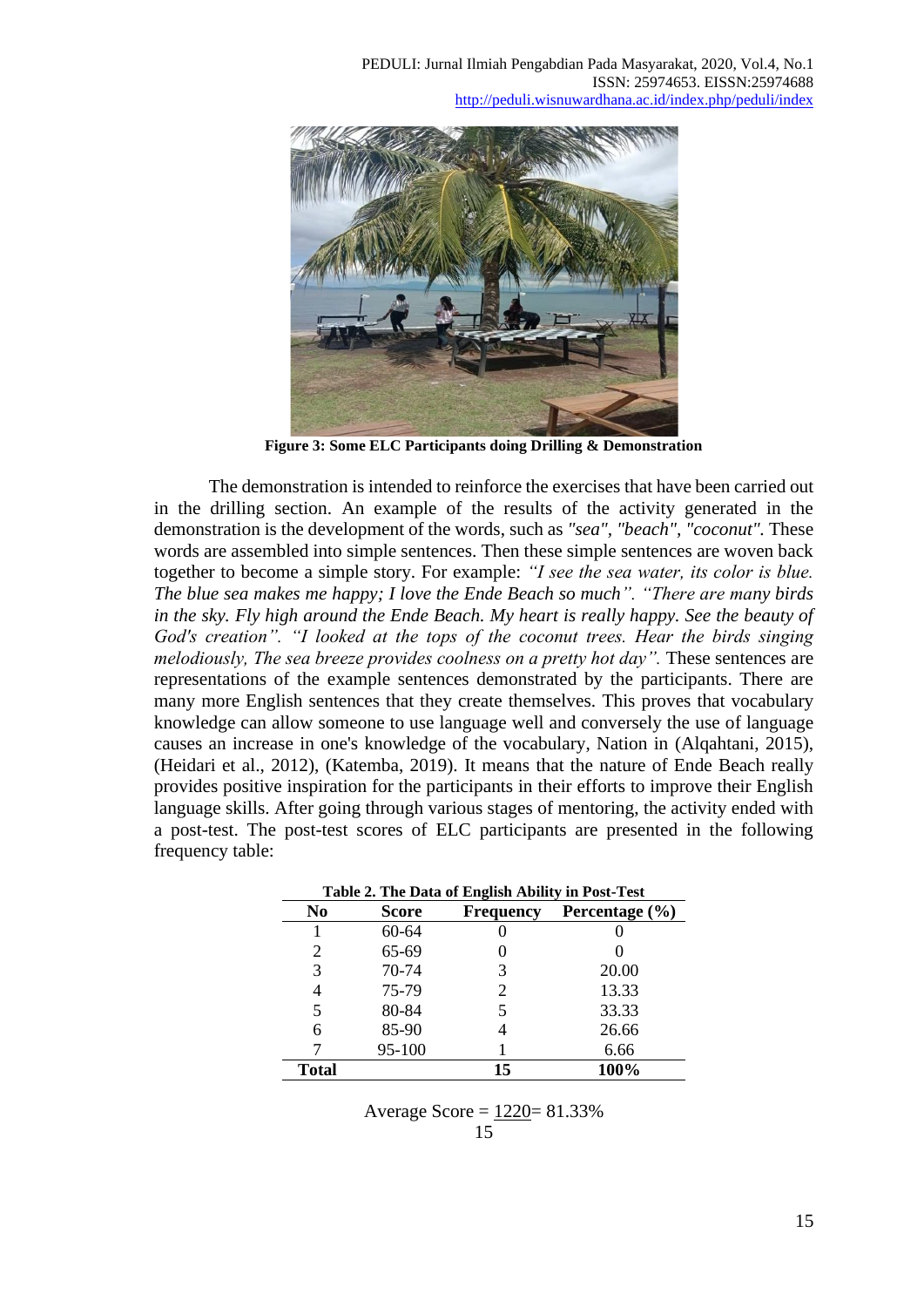The post-test is intended to measure the extent to which the English language skills of the ELC Ende participants have improved after mentoring was held by the mentoring team. The aspects that are assessed at this stage are those related to the four English language skills. It begins with a vocabulary and pronunciation (listen and repeat) mastery test, then continues with writing (assembling vocabulary in English sentences, and weaving English sentences into short paragraphs), then reading and speaking. The score distribution table at the post-test stage shows an increase in the scores of ELC participants. The total average value obtained was 81.33% with the lowest range of values from 70-74 as many as 3 people and the highest value reaching the value range of 95-100 as many as 1 person. This shows a significant increase in the students' English proficiency between before and after mentoring. Thus, it can fulfill Indrakusuma's statement in, (Choiri, 2017) that a good natural environment will actually have a positive influence on the learner.

After the mentoring activity ends, the service team makes a report on the results of the activity. Matters that support this reporting activity include the results of initial interviews with English Lover Community Ende participants, activity observations, pretest and post-test results to measure English proficiency and other supporting data in the form of verbal statements during the mentoring activity. The report on the results of this activity is then made in a community service article for publication.

# **CONCLUSION**

In general, the general objective of implementing community service activities through the use of Ende Beach tourism objects as a source of learning English have a positive impact on the English language skills of Ende's English Lover Community (ELC) participants**.**The English language proficiency in question is an increase in vocabulary mastery of Ende's English Lover Community (ELC) participants, both in quantity and quality. Besides that, it also gives positive implications for the ability to assemble the learned vocabulary into English sentences and re-express the sentences that have been strung into good and correct pronunciation of English. The increase in the ability of participants is also seen from the ability to assemble English sentences into English paragraphs and read the paragraphs using the English pronunciation correctly. The urgency of this activity is for ELC Ende; making them the generation with the basic English skills; generation who are not English literate by utilizing the surrounding environment as a source of learning inspiration. For the service team, this activity becomes the basic foundation for carrying out similar service to other English-loving communities and as an effort to develop themselves in conducting research related to the same subject both in the same community and in other communities. Suggestions that can be conveyed to service providers and other servants who have an interest in doing similar PKM are to make the findings in this PKM as a basic basis for follow-up activity as an effort to improve the participants' English proficiency in more depth.

# **REFERENCES**

- Alqahtani, M. (2015). The Importance of Vocabulary in Language Learning and How To Be Taught. *International Journal of Teaching and Education*, *III*(3), 21–34. https://doi.org/10.20472/TE.2015.3.3.002
- Choiri, M. M. (2017). Upaya Pemanfaatan Lingkungan Sekitar Sebagai Sumber Belajar Anak. *Refleksi Edukatika : Jurnal Ilmiah Kependidikan*, *8*(1). https://doi.org/10.24176/re.v8i1.1793
- Geoffrey, Broughton, Brumfit. C., Flavell. R., Hill. Peter, P. A. (2003). *Teaching English*